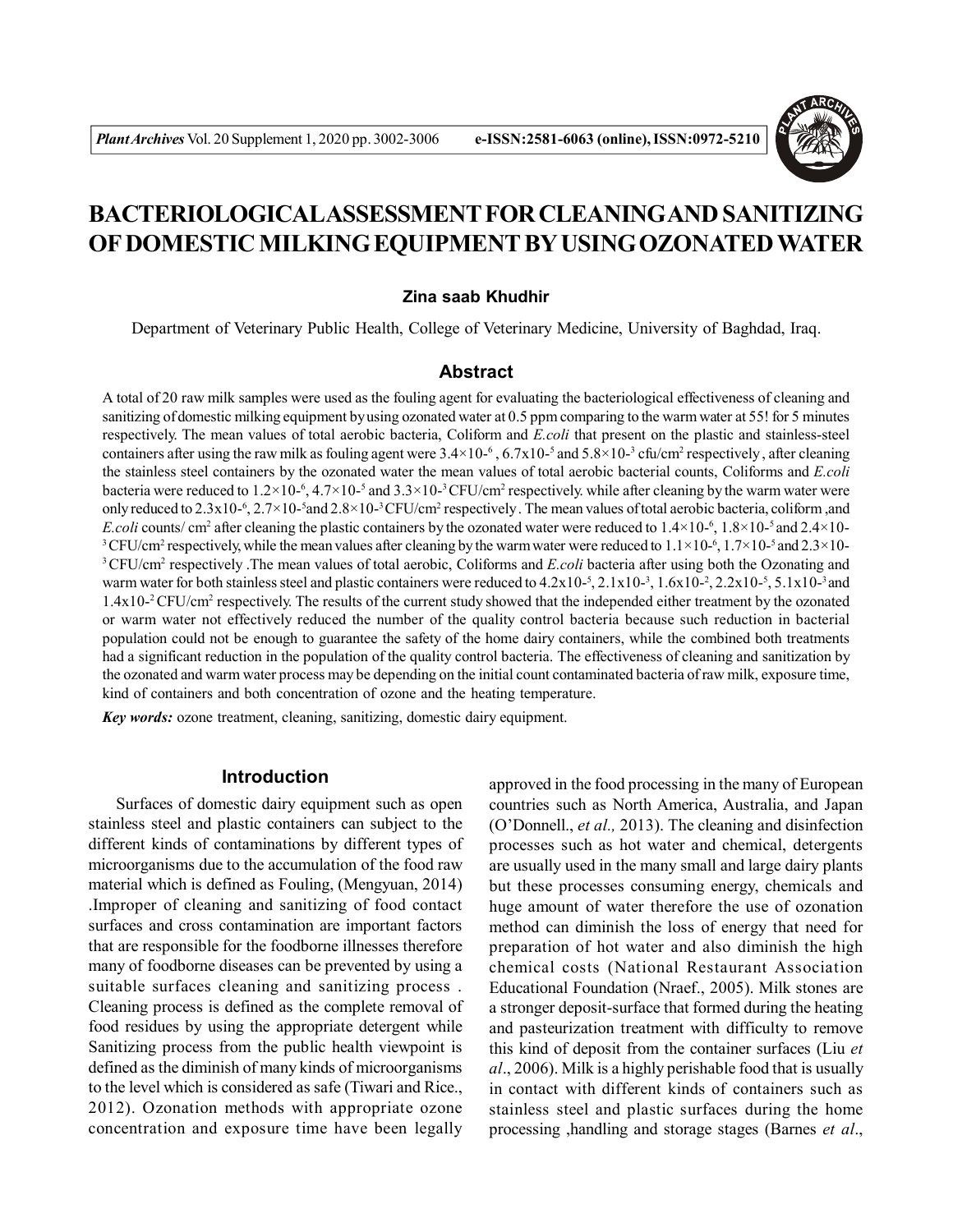1999). Hot water can be used during the cleaning of domestic dairy equipment where Kulkarni *et al.,* (1975) reported that cold water (10-15)! or hot water (75- 80)! water has the similar activity for removal the proteineous stones from the dairy equipment. The aim of the current study was for evaluating the bacteriological effectiveness of the ozonation treatment (aqueous) at concentration of 0.5 ppm for 5 minutes compared to the warm water at 55°C for 5 minutes for reducing the bacterial counts on surfaces of both open plastic and stainless-steel containers after spoilage them by raw milk for 10 minutes as residence time (exposure time).

# **Materials and Methods**

Three liters for each of twenty raw milk samples were used as the fouling agent for evaluation each of the warm water effectiveness at (55°)! for 5 minutes and ozonized water at 0.5 ppm for 5 minutes as cleaning and sanitizing agents for the domestic plastic and stainless steel containers. The cooled raw milk samples were poured into both open plastic and stainless steel containers with the contacting times 10 minutes at ambient temperature. A total of 20 raw milk samples were purchased from the local markets in Baghdad city. The domestic milking utensils that used in the current study were properly cleaned , disinfected and dried before each treatment. The milk samples were immediately transferred to the veterinary medicine lab in the cooled polyethylene bags for the bacteriological analysis.

## **Ozonation treatment**

The apparatus that used for generation of ozone was (A2Z/AQUA-6) with diffuser rate at 600 mg/h and the dose of ozone was 0.6 ppm. The calculation of the ozone concentration (ppm/in water) was done by using the CHE-Mets-Kit which was used for the measurement of the highest ozone concentration between the time that used (5 minutes) and the ozone concentration (0.5 ppm) where the aeration stone was inserted into in the sterile distal water in both plastic and stainless steel containers at

ambient temperature  $(30^{\circ}C)$ .

## **Containers surfaces sanitation before treatment:**

Prior pouring the raw milk samples all the containers were washed carefully by sterile distal water and sanitized by using ethanol at 70% (v/v) for 2 minutes (Botti *et al*., 2014). All the complete processes of container spoiling, dilution techniques and culturing methods were performed in a U-V laminar flow cabinet to avoid environmental contamination. The improvement of the homogeneity of milk distribution on the surfaces of domestic containers continuously occurred by manual agitating for 3 minutes to guarantee the complete soiling of containers surfaces and the containers placed inside the U-V laminar flow hood for 10 minutes (contact time), before the bacteriological examination.

#### **Bacteriological analysis**

All the containers were filled with warm and ozonated water at concentrations and the exposure times as mentioned above then the surfaces of the home open plastic and stainless steel containers were bacteriological examined by using the cotton swab technique which prewetted in the sterile nutrient broth at the area of 50 cm<sup>2</sup> horizontally. The surfaces of domestic milking containers were randomly selected and the cotton swabs were immersed in the sterile nutrient broth for five minutes, mixed well and then the average of total aerobic bacteria, coliforms and *E.coli* counts were recorded as the colony forming units (CFU) per 50 cm<sup>2</sup>, tenfold serial dilutions from  $10$ - $10$ - $7$  were prepared in the sterile 0.1% (wt/v) peptone water then plated in the Petrifilm, (3M™ St. Paul, MN) for aerobic bacterial counts, Coliform and *E. coli* counts which were used following the manufacturer's instructions (Fig. 1). The petrifilm Plates were incubated at 35°C±2! for 24 to 48 hours then the plates were counted by colony counter. Three replicates of the cotton swabs technique were taken and the average values were calculated before and after each of warm and ozonated water treatments.



**Fig. 1:** Isolation Coliform bacteria by Petrifilm, (3M™ St) from domestic open surfaces of plastic and stainless- steel containers.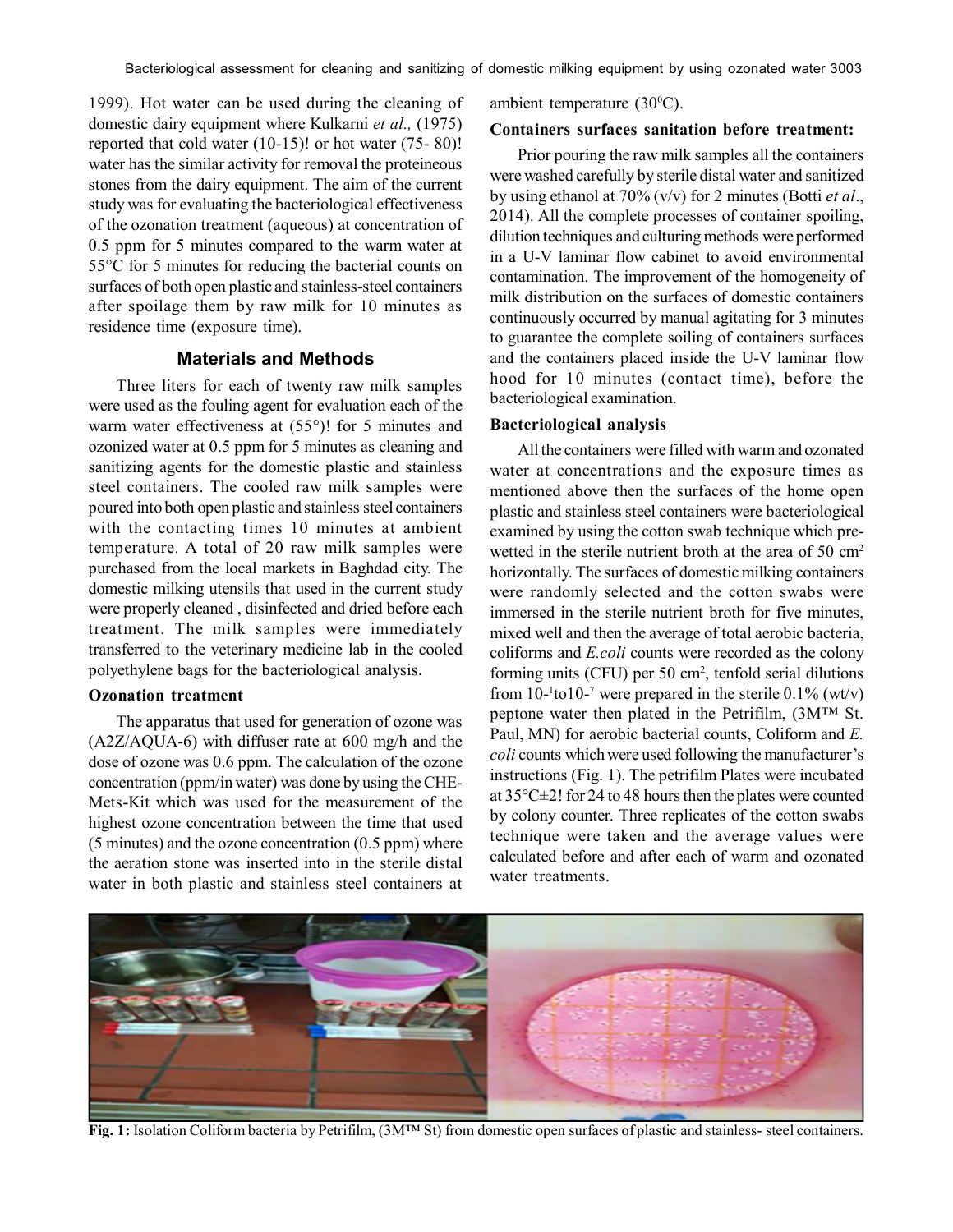#### **Statistical analysis:**

The current data were calculated statistically by using ANOVA and determined the differences between results by Tukey test, with confidence level of  $(p<0.05)$ (Statistical Analysis System SAS/STAT, user's guide for Personal computer.

# **Result and Discussion**

Results of the cultural properties of the quality control bacteria such astotal aerobic bacteria, coliforms and *E.coli* are presented in the Table 1. The Petrifilm, (3M™ St. Paul, MN) for aerobic Counts , Coliform and *E. coli* counts were used following the manufacturer's instructions.

The initial bacterial counts for total aerobic bacteria, coliforms and *E.coli* that isolated from stainless-steel container surfaces after using raw milk as fouling agent were  $3.4 \times 10^{-6}$ ,  $6.7 \times 10^{-5}$  and  $5.8 \times 10^{-3}$  respectively table 2. For all the microorganisms that determined in the current study bacterial analysis were repeated triplicate. The bacterial population on the surfaces of either open plastic or stainless steel containers after pouring the raw milk declined as the response of rinsing by both warm and ozoneted water at (55°C) and 0.5 ppm for 5 minutes respectively. ozonated water treatment at 0.5 ppm for 5 minutes resulted in a reduction in the bacterial contaminations significantly higher than the warm water at 55 degrees ! for 5 minutes. The mean values of total aerobic bacteria, Coliform and *E.coli* that isolated from plastic and stainless-steel container surfaces after using raw milk as fouling agent were  $3.4x10^{-6}$ ,  $6.7x10^{-5}$  and  $5.8x10^{-3}$  cfu/cm<sup>2</sup> respectively Table 2, when the home stainless steel containers cleaned by ozonated water the mean values of total aerobic bacterial counts ,Coliforms and *E.coli* bacteria were  $1.2x10^{-6} \pm 0.693$ ,  $4.7 \times 10^{-5} \pm 1.714$ and  $3.3x10^{-3} \pm 1.905$  CFU/cm<sup>2</sup> respectively. While the mean values after cleaning treatment by warm water were  $2.3 \times 10^{-6} \pm 1.328$ ,  $2.7 \times 10^{-5} \pm 1.559$  and  $2.8 \times 10^{-3} \pm 1.559$ 1.617CFU/cm<sup>2</sup> respectively as shown in Table 3. The mean values of the total aerobic bacteria, coliform and *E.coli* counts/cm<sup>2</sup> after cleaning the open home plastic containers by ozonated water were  $1.4\times10^{-6} \pm 0.866$ , 1.8  $\times$  10-<sup>5</sup>  $\pm$  1.039 and 2.4  $\times$  10-<sup>3</sup>  $\pm$  1.097 CFU/cm<sup>2</sup> respectively, while the mean values after cleaning by warm water were  $1.1 \times 10^{-6} \pm 0.635$ ,  $1.7 \times 10^{-5} \pm 0.866$  and  $2.3 \times 10^{-3} \pm 1.328$  CFU/cm<sup>2</sup> respectively Table 4. The mean values of total aerobic, Coliforms and *E.coli* bacteria after using both Ozonation and warm water cleaning for stainless - steel and plastic containers were  $4.2 \times 10^{-5}$  ± 2.425,  $2.1 \times 10^{-3} \pm 1.212$ ,  $1.6 \times 10^{-2} \pm 0.924$ ,  $2.2 \times 10^{-5} \pm 1.212$  $1.212,5.1\times10^{-3} \pm 2.887$  and  $1.4\times10^{-2} \pm 0.808$  CFU/cm<sup>2</sup> respectively Table 4. The in dependent treatment by either ozonated or warm water not effectively reduced the number of quality control bacteria to be enough to guarantee the safety of home dairy containers, while the combined both treatments had a significant reduction in the population of quality control bacteria by 1-2 log cycle. The effectiveness of cleaning and sanitization by ozonated and warm water processes may be depending on the initial contamination, contact time and kind of containers.

Cleaning practices during the milking process is very important for the production of good keeping quality milk and dairy products , many kinds of bacteria and dirt can be transported from the animal udder and teats ,farmers hands and milk containers that are used during the milking process and transportation as many of milkers and farmers used plastic jars for milking equipment and usually these home plastic containers are not food–grade may cause the health hazard (Fufa Abunna *et al.,* 2019). While the aluminum cans are more recommended because they are easily to clean than occur with plastic containers because the aluminum and stainless-steel containers don't have the adhesive characterizes (Fufa Abunna *et al.,* 2019). The Most common cans or

**Table 1:** The Cultural characteristics of the quality control bacteria that used in the current study.

| Quality control bacteria | Media                    | <b>Cultural properties</b>                                                 |  |
|--------------------------|--------------------------|----------------------------------------------------------------------------|--|
| Total Aerobic bacteria   |                          | $\varepsilon$ Petrifilm, $\frac{3M^{TM}St}{Red}$ colonies or pink colonies |  |
| Coliform bacteria        | Petrifilm, $(3M^{TM}St)$ | Red colonies with gas                                                      |  |
| E.coli bacteria          | Petrifilm, $(3M^{TM}St)$ | Blue colonies with gas                                                     |  |

Total aerobic, Coliform and *Ecoli* counts detected in each domestic containers are shown in Table 2. The milk samples that were positive for total aerobic bacteria, coliform and *E.coli* bacteria were (20/20 ) and (19/20) respectively. The bacterial counts recovered from the surfaces of the plastic and stainless steel containers (Mean log 10cfu/cm<sup>2</sup>) after pouring raw milk (soiling) before treatments demonstrated that the total aerobic bacteria, coliform and *E.coli* counts were  $3.4x10^{-6}$ ,  $6.7x10$ - $5$  and  $5.8x10^{-3}$  cfu/ml respectively.

containers that are used in the home made farmers , small producers in the dairy farm are plastic and stainless steel containers with volume of 3 to 5 liters while the plastic containers are characterized by the adhesive properties with difficultly to clean (Kasirayi Gwezuva., 2011). The results obtained that presented in (Table 2) clearly indicated that the bacterial counts recovered from the surfaces of the plastic and stainless-steel containers (Mean log 10cfu/ cm<sup>2</sup> ) after pouring raw milk (soiling) before cleaning treatments for total aerobic bacteria, coliform and *E.coli* counts were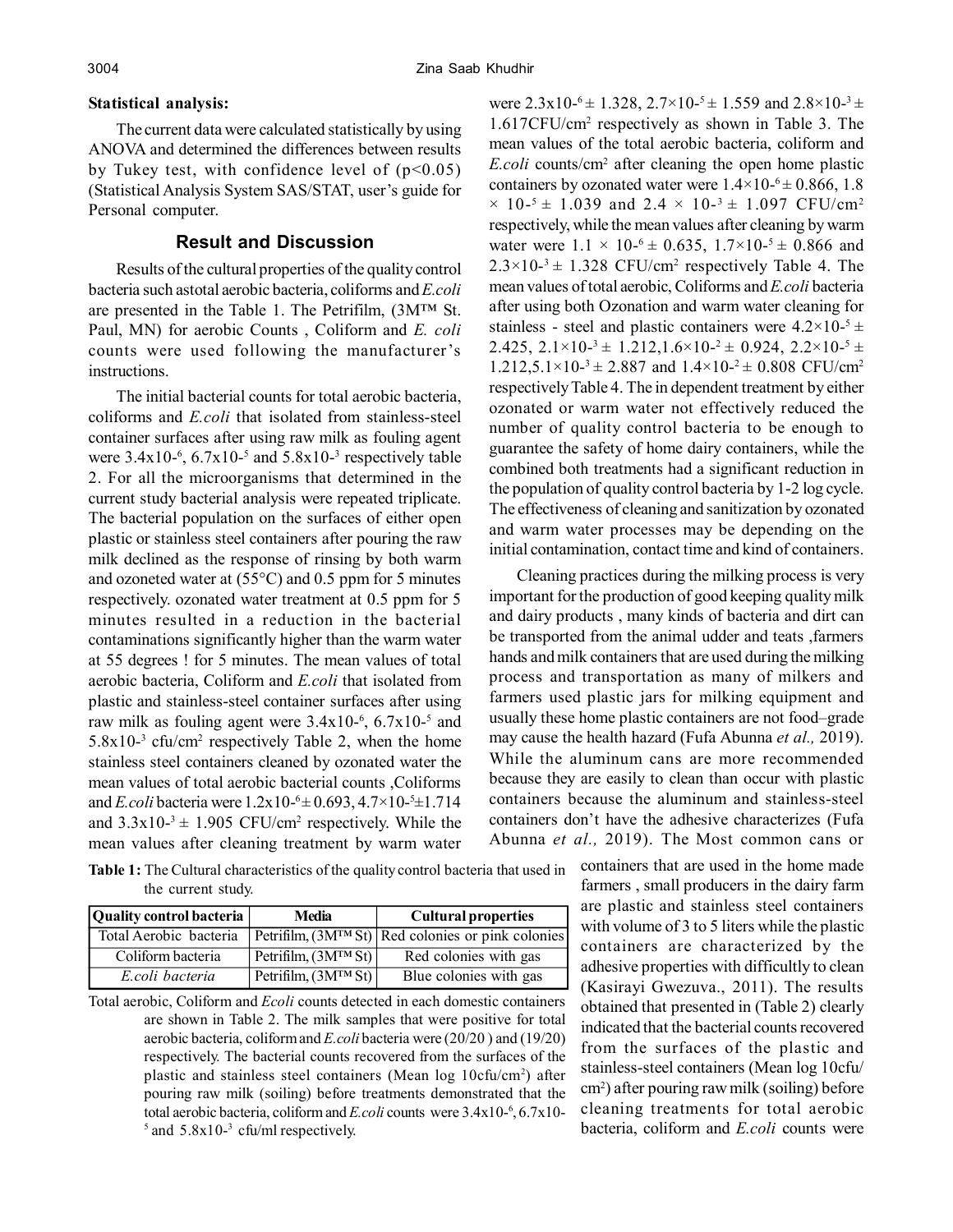$3.4 \times 10^{-6}$ ,  $6.7 \times 10^{-5}$  and  $5.8 \times 10^{-3}$  cfu/cm<sup>2</sup>) respectively. The overall bacterial counts for total aerobic bacteria, coliform and *E. coli* were high and such high bacterial contamination levels can presented the potential public health hazard due to growth and multiplication of different kinds of spoilage and pathogenic microorganisms and such high contamination level can be contributed to the unhygienic processes during all the stages of milk collection and transportation by open dairy containers especially in the rural area surrounding the Bagdad city . The ozonated water treatment at 0.5 ppm for 5 minutes resulted in reduction in the bacterial contaminations significantly higher than the warm water at 55 degrees ! for 5 minutes such data come in parallel with the study of Jindal *et al*., (1995) who concluded that the ozone treatment reduced the contamination by the aerobic bacterial counts, coliforms and *E. coli* bacteria on the food surfaces as in drum stick by more than one log cycle with the shelf-life extension much as two days (Hanan *et al*., 2013). The current study showed that using ozonated or warm water alone not effectively reduced the number of quality control bacteria as table 3 and 4 as such reduction in the bacterial population could not be enough to guarantee the safety of home dairy containers. The first step in the cleaning of the dairy utensils is rinsing

with warm water at  $(40^{\circ}C)$ , this step is important for removing soil and dirt's from the milking equipment, the surfaces materials assessment done by direct surface sampling which is regarded as the real indication of the efficiency of cleaning process (Mengyuan..Fan, 2014). The conventional swabbing technique is the recommended technique for cleaning practices for many types of material surfaces as wood, plastic and stainless- steel (Rached Ismaïl *et al.,* 2013). Bacteriological evaluation of ozonated water and warm water treatments at ambient (30!) temperature on the stainless-steel container indicated that the ozonated water was more effective than warm water on the bacterial contamination present on the surfaces of stainless-steel container rather than plastic containers which may be attributed to the nature of the plastic cans material with the hydrophobic properties that exhibiting greater bacterial surfaces adherence comparing with aluminum containers, glasses and stainless steel with hydrophilic properties materials (Wanjala Nobert Wafula *et al.,* 2016). The potent antimicrobial properties, broad spectrum activity and very effective oxidation capacity of ozone even at relatively low concentrations level, without any residual effect also the easily of stain steel surfaces to cleaning processing Ozone has antibacterial activity against viruses and both

**Table 2:** Number of positive isolates and bacterial counts recovered from surfaces of the plastic and stainless- steel containers (Mean log 10cfu/cm2) after pouring raw milk (soiling) before treatments.

| Number of raw | Positive and counts of quality control bacteria (Mean $log_{10}$ cfu/cm <sup>2</sup> ) |               |                        |               |                        |               |  |
|---------------|----------------------------------------------------------------------------------------|---------------|------------------------|---------------|------------------------|---------------|--|
| milk samples  |                                                                                        |               |                        |               |                        |               |  |
|               | Total aerobic bacteria                                                                 |               | Coliform bacteria      |               | E.coli bacteria        |               |  |
|               | NO of positive samples                                                                 | counts        | NO of positive samples | counts        | NO of positive samples | counts        |  |
| 20            | 20/20                                                                                  | $3.4x10^{-6}$ | 19/20                  | $6.7x10^{-5}$ | 19/20                  | $5.8x10^{-3}$ |  |

**Table 3:** Bacteriological evaluation of ozonated water and warm water treatments at ambient (30!) temperature on the stainlesssteel container surfaces after using raw milk as fouling agent.

| Quality control bacteria   The initial bacterial |                      | ozonated waterMean              | warm water Mean                                   | <b>Both treatmentsMean</b>            |  |
|--------------------------------------------------|----------------------|---------------------------------|---------------------------------------------------|---------------------------------------|--|
|                                                  | counts (control)     | $log \pm SE(log_{10} cfu/cm^2)$ | $\log \pm SE(\log_{10} c \text{fu}/ \text{cm}^2)$ | $log \pm SE(log10 \text{ cftl/cm}^2)$ |  |
| Total Aerobic bacteria                           | $3.4 \times 10^{-6}$ | $1.2x10-6\pm0.693Aa$            | $2.3x10-6\pm1.328$ Aa                             | $4.2x10-5\pm2.425Ab$                  |  |
| Coliform bacteria                                | $67x10^{-5}$         | $4.7x10^{-5}$ $\pm$ 1.714 Ba    | $2.7x10-5\pm1.559$ Ba                             | $21x10-3\pm1212Bh$                    |  |
| E coli bacteria                                  | $5.8x10^{-3}$        | $3.3x10^{-3} \pm 1.905Ca$       | $2.8x10^{-3} \pm 1.617Ca$                         | $1.6x10^{-2} \pm 0.924Cb$             |  |

Means with different capital letters in the column are significantly different  $(P<0.05)$  between the quality control bacteria Means with different small letters in the row are significantly different  $(P<0.05)$  between different the cleaning treatments.

**Table 4:** Bacteriological evaluation of ozonated water and warm water treatments at ambient (30!) temperature on the plastic container surfaces after using raw milk as fouling agent.

| Quality control bacteria   The initial bacterial |                  | ozonated waterMean                        | warm waterMean                            | <b>Both treatmentsMean</b>                   |  |
|--------------------------------------------------|------------------|-------------------------------------------|-------------------------------------------|----------------------------------------------|--|
|                                                  | counts (control) | $\log \pm SE(\log_{10} c \text{fu/cm}^2)$ | $\log \pm SE(\log_{10} c \text{fu/cm}^2)$ | $log \pm SE(log10 \text{ cft}/\text{ cm}^2)$ |  |
| Total Aerobic bacteria                           | $34x10^{-6}$     | $1.4x10-6\pm0.866Aa$                      | $11x10-6\pm 0635$ Aa                      | $2.2x10^{-5} \pm 1.212Ab$                    |  |
| Coliform bacteria                                | $67x10^{-5}$     | $1.8x10-5\pm1.039Ba$                      | $1.7x10^{-5} \pm 0.866$ Ba                | $5.1 \times 10^{-3} \pm 2.887$ Bh            |  |
| E.coli bacteria                                  | $5.8x10^{-3}$    | $2.4x10^{-3} \pm 1.097Ca$                 | $2.3x10^{-3} \pm 1.328Ca$                 | $1.4x10^{-2} \pm 0.808Cb$                    |  |

Means with different capital letters in the column are significantly different  $(P<0.05)$  between the quality control bacteria. Means with different small letters in the row are significantly different  $(P<0.05)$  between different the cleaning treatments.